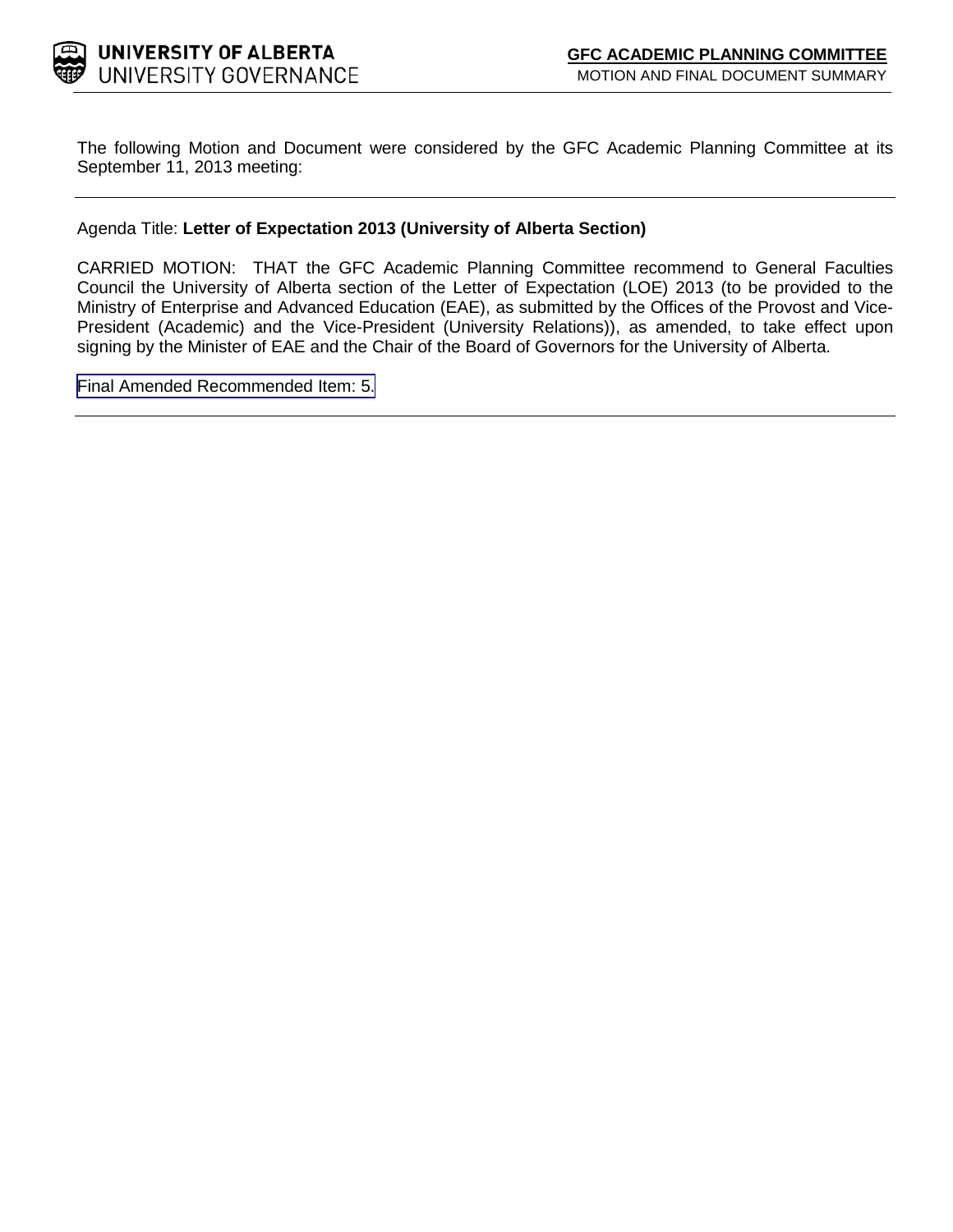<span id="page-1-0"></span>

For the Meeting of September 11, 2013

## FINAL Item No. 4

### **OUTLINE OF ISSUE**

#### Agenda Title: **Letter of Expectation 2013 (University of Alberta Section)**

**Motion**: THAT the GFC Academic Planning Committee recommend to General Faculties Council the University of Alberta section of the Letter of Expectation (LOE) 2013 (to be provided to the Ministry of Enterprise and Advanced Education (EAE), as submitted by the Offices of the Provost and Vice-President (Academic) and the Vice-President (University Relations)), as amended, to take effect upon signing by the Minister of EAE and the Chair of the Board of Governors for the University of Alberta.

#### **Item**

| <b>Action Requested</b> | $\Box$ Approval $\boxtimes$ Recommendation $\boxtimes$ Discussion/Advice $\Box$ Information |
|-------------------------|---------------------------------------------------------------------------------------------|
| Proposed by             | Office of the Provost and Vice-President (Academic); Office of the Vice-                    |
|                         | <b>President (University Relations)</b>                                                     |
| <b>Presenters</b>       | Martin Ferguson-Pell, Acting Provost and Vice-President (Academic);                         |
|                         | Debra Pozega Osburn, Vice-President (University Relations)                                  |
| Subject                 | University of Alberta Letter of Expectation                                                 |

#### **Details**

| Responsibility                                  | <b>Vice-President (University Relations)</b>                                                                                                                                                                                                                                                                         |
|-------------------------------------------------|----------------------------------------------------------------------------------------------------------------------------------------------------------------------------------------------------------------------------------------------------------------------------------------------------------------------|
| The Purpose of the Proposal is                  | To review and provide advice on the draft University of Alberta section of                                                                                                                                                                                                                                           |
| (please be specific)                            | the Letter of Expectation with Enterprise and Advanced Education.                                                                                                                                                                                                                                                    |
| The Impact of the Proposal is                   | This section, along with the Comprehensive Academic and Research<br>Institutions (CARI) section, the Campus Alberta section and the<br>Government of Alberta section, will form the Letter of Expectation (LOE)<br>between the University of Alberta and the Ministry of Enterprise and<br>Advanced Education (EAE). |
| Replaces/Revises (eg, policies,<br>resolutions) | N/A                                                                                                                                                                                                                                                                                                                  |
| Timeline/Implementation Date                    | Upon signing by the Minister of EAE and the Chair of the Board of<br>Governors for the University of Alberta.                                                                                                                                                                                                        |
| <b>Estimated Cost</b>                           | N/A                                                                                                                                                                                                                                                                                                                  |
| Sources of Funding                              | N/A                                                                                                                                                                                                                                                                                                                  |
| <b>Notes</b>                                    | N/A                                                                                                                                                                                                                                                                                                                  |

#### **Alignment/Compliance**

| Alignment with Guiding                                                                                                                              | University of Alberta Mandate                                                                                                                                                                                                                      |
|-----------------------------------------------------------------------------------------------------------------------------------------------------|----------------------------------------------------------------------------------------------------------------------------------------------------------------------------------------------------------------------------------------------------|
| <b>Documents</b>                                                                                                                                    |                                                                                                                                                                                                                                                    |
| Compliance with Legislation,<br>Policy and/or Procedure<br>Relevant to the Proposal<br>(please quote legislation and<br>include identifying section | <b>Post-Secondary Learning Act (PSLA)</b> Section 60 (1)(a) states:<br>1.<br>"The board of a public post-secondary institution shall manage and<br>operate the public post-secondary institution in accordance with its<br>mandate."               |
| numbers)                                                                                                                                            | 2. <b>PSLA</b> Section 80 states: "The board must submit to the Minister any<br>reports or other information required by the Minister."                                                                                                            |
|                                                                                                                                                     | 3. PSLA Section 26(1) states: "Subject to the authority of the board, a<br>general faculties council is responsible for the academic affairs of the<br>university and, without restricting the generality of the foregoing has the<br>authority to |
|                                                                                                                                                     | l I<br>(o) make recommendations to the board with respect to affiliation                                                                                                                                                                           |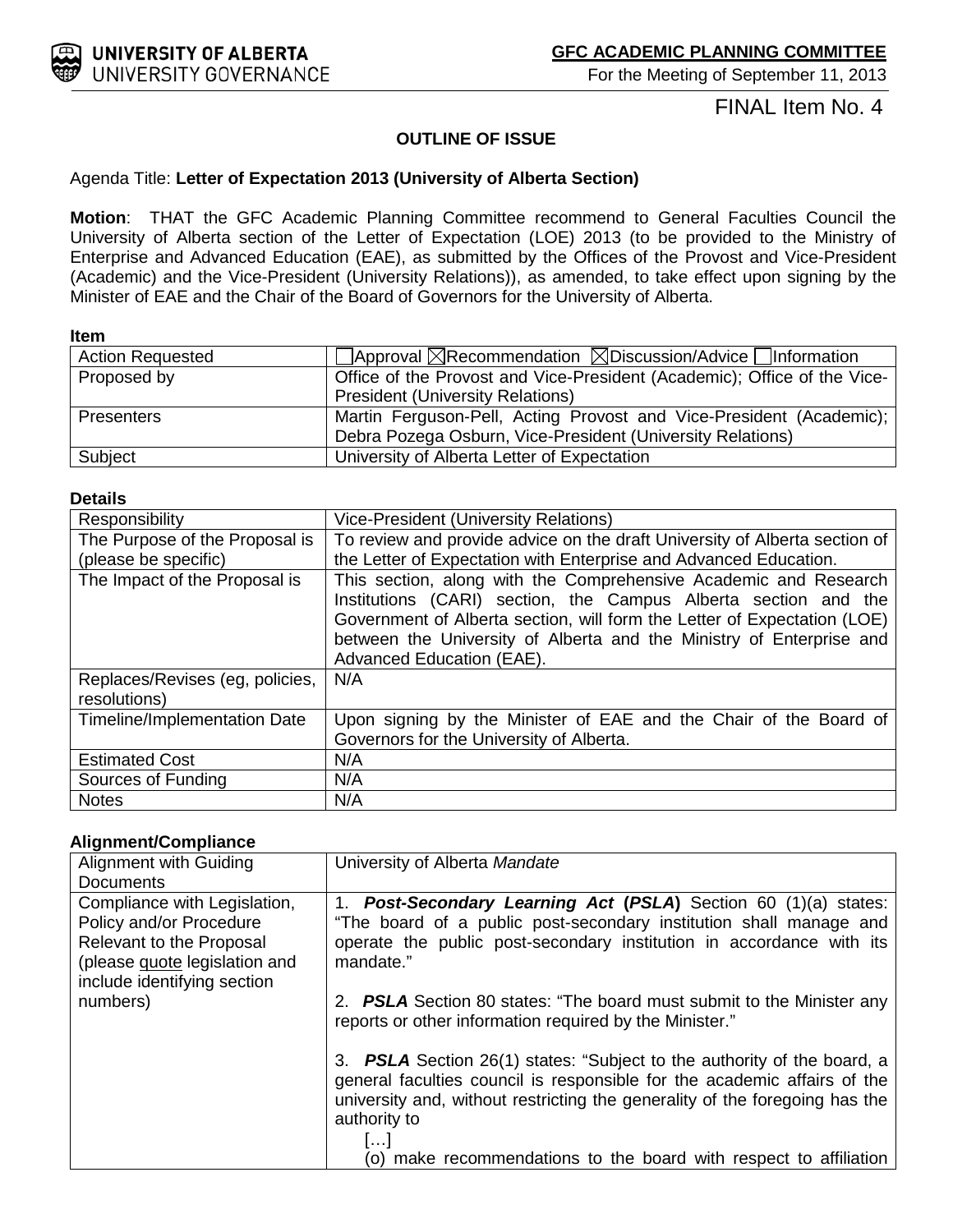

For the Meeting of September 11, 2013

## FINAL Item No. 4

with other institutions, academic planning, campus planning, a building program, the budget […] and any other matters considered by the general faculties council to be of interest to the university [.]  $[\ldots]$ "

## 4. **GFC Academic Planning Committee (APC) Terms of Reference**:

#### "**3. Mandate of the Committee**

The Academic Planning Committee (APC) is GFC's senior committee dealing with academic, financial and planning issues. As such, it is not only responsible to GFC (or the Board) for the specific matters itemized below, but may also ask to consider or recommend to GFC on any academic issue, including 1) those issues under the purview of other GFC committees, 2) any academic issue related to restructuring, 3) any research-related issue, or 4) issues linked to academic service units where those issues have a significant academic impact. In like manner, the President, Provost and Vice-President (Academic) or other Vice-Presidents may refer any matter to APC for consideration or recommendation to GFC. APC is also responsible to GFC for promoting an optimal learning environment for students and excellence in teaching, research, and graduate studies. (GFC 29 SEP 2003)APC is responsible for making recommendations to GFC and/or to the Board of Governors concerning policy matters and action matters with respect to the following:

## 1. **Planning and Priorities**

To recommend to GFC and/or the Board of Governors on planning and priorities with respect to the University's longer term academic, financial, and facilities development. (GFC 29 SEP 2003) […]"

#### 5. **Board Learning and Discovery Committee (BLDC) Terms of Reference**:

#### "**3. MANDATE OF THE COMMITTEE**

Except as provided in paragraph 4 hereof and in the Board's General Committee Terms of Reference, the Committee shall, in accordance with the Committee's responsibilities with powers granted under the Post-Secondary Learning Act, monitor, evaluate, advise and make decisions on behalf of the Board with respect to matters concerning the teaching and research affairs of the University, including proposals coming from the administration and from General Faculties Council (the "GFC"), and shall consider future educational expectations and challenges to be faced by the University. The Committee shall also include any other matter delegated to the Committee by the Board.

Without limiting the generality of the foregoing the Committee shall:

[…]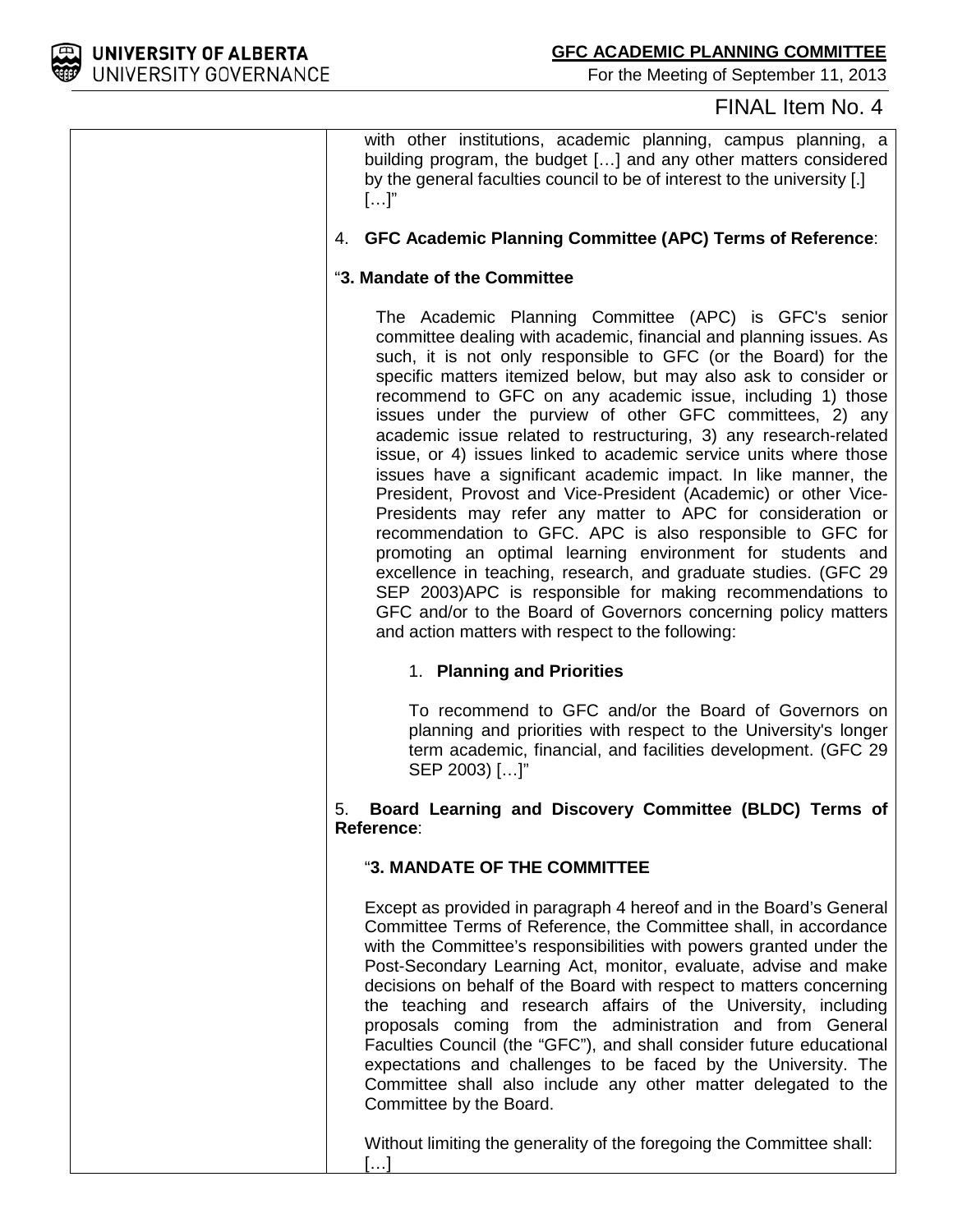For the Meeting of September 11, 2013

# FINAL Item No. 4

| g. undertake studies and review academic matters that pertain to the<br>quality of the educational experience at the University;<br>[]                                                                                       |
|------------------------------------------------------------------------------------------------------------------------------------------------------------------------------------------------------------------------------|
| k. consider future educational expectations and challenges to be<br>faced by the University;                                                                                                                                 |
| m. review recommendations of GFC Academic Planning Committee<br>concerning the Comprehensive Institutional Plan (CIP) and/or a<br>similar document as required, and make recommendations to the<br>Board in respect thereof; |
| n. review and recommend to the Board any annual reports and any<br>other major issues within the mandate of the committee.                                                                                                   |
| The Committee shall review, evaluate, and provide information and<br>recommendations to the Board where the Board is making decisions<br>in areas generally related to areas of responsibility of the Committee.             |
|                                                                                                                                                                                                                              |

### **Routing** (Include meeting dates)

| <b>Consultative Route</b>      | University of Alberta Community (via Colloquy, Ideascale);           |
|--------------------------------|----------------------------------------------------------------------|
| (parties who have seen the     | President's Executive Committee (PEC)-Strategic (August 29, 2013);   |
| proposal and in what capacity) | Deans' Council (September 4 and 18, 2013)                            |
| Approval Route (Governance)    | GFC Academic Planning Committee (for recommendation) - September     |
| (including meeting dates)      | 11, 2013                                                             |
|                                | General Faculties Council (for recommendation) - September 16, 2013; |
|                                | Board Learning and Discovery Committee (for recommendation) -        |
|                                | September 30, 2013;                                                  |
|                                | Board of Governors (final approval) - October 18, 2013               |
| <b>Final Approver</b>          | <b>Board of Governors</b>                                            |

Attachments (each to be numbered 1 - <>)

1. Attachment 1 (pages 1 – 3) – Letter of Expectation (LOE)/University of Alberta Section

*Prepared by:* Kathleen Brough, Portfolio Initiatives Manager, Office of the Provost and Vice-President (Academic), [kathleen.brough@ualberta.ca](mailto:kathleen.brough@ualberta.ca)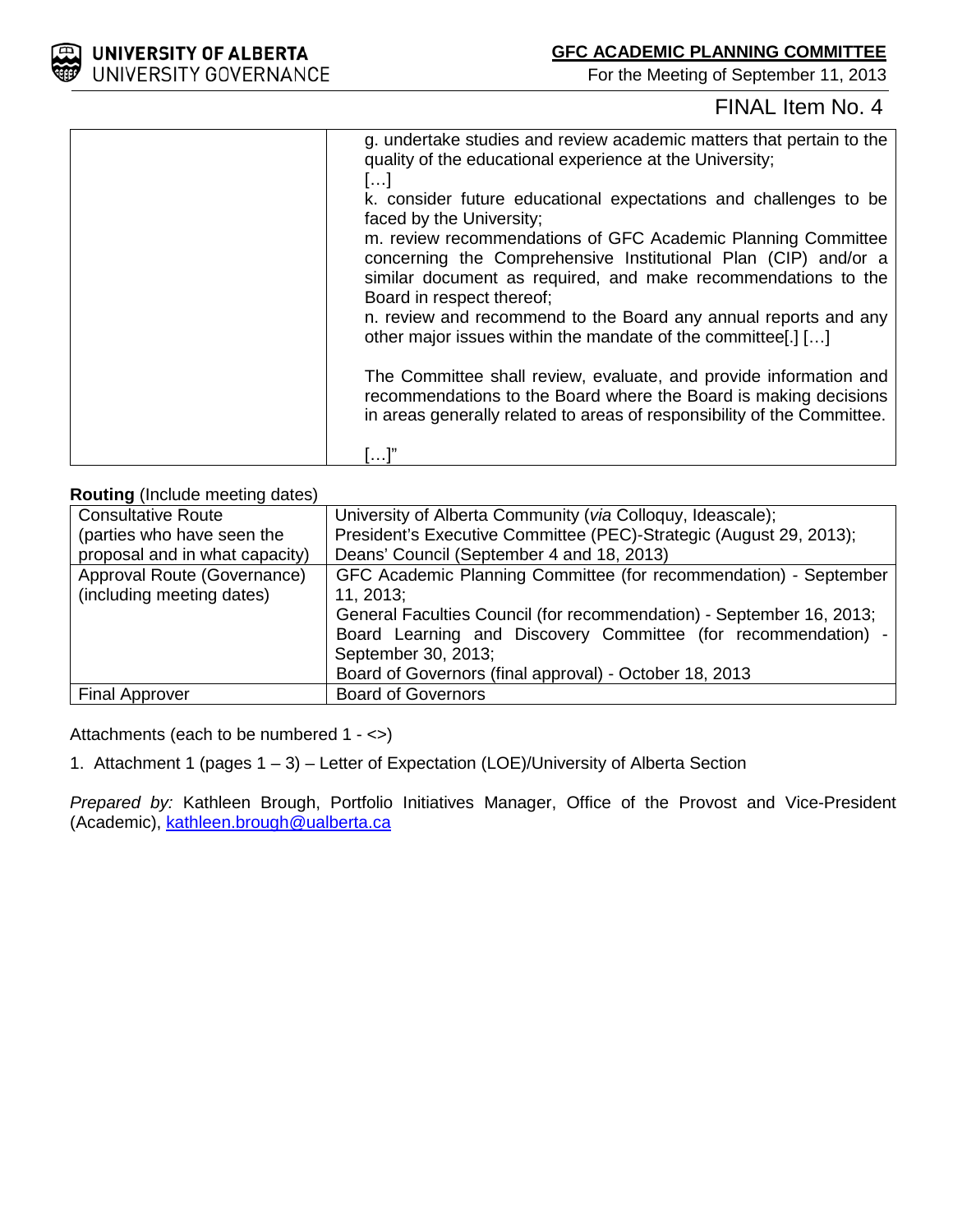## **Institutional Level Outcomes**

Created by the University Act, 1906 of the Legislative Assembly of the Province of Alberta, the University of Alberta is a board-governed, publicly-funded university that operates as a Comprehensive, Academic and Research Institution under the authority of Alberta's Post-Secondary Learning Act. The U of A is responsible for fulfilling its mandate, mission, and vision as set out in its approved Mandate Statement and Mandate and Roles Document (to be reviewed on an annual basis and amended as required in collaboration with the Minister and in compliance with the Post-Secondary Learning Act).

The Government and the U of A share a commitment to ensuring high-quality post-secondary education that fosters collaboration and innovation to build a strong economy and a diverse society, with a high quality of life and citizens engaged in the political, social and cultural life of the province, country, and world. To that end, the Government of Alberta acknowledges that a free and open academy is a vital safeguard for a democratic society, and thus respects principles of academic freedom and administrative autonomy essential to the ability of the university to fully realize its mission and mandate. The University and the Government agree that a free and open academy is a vital safeguard for a democratic society.

The University and Government work in partnership to provide education for Albertans that includes a broad range of perspectives in an open, thought-provoking environment, and to ensure that research and the application of new knowledge flourish in Alberta. The government understands and supports the University's responsibility for leadership in research and education at provincial, national, and international levels.

The University of Alberta's fundamental mandate is to advance knowledge and to offer a broad range of outstanding learning and research programs that prepare citizens and leaders who will make a difference and fuel a continuous flow of discovery and innovation.

Providing provincial, national, and global leadership in a knowledge driven economy and society, the U of A:

- Attracts scholars of international reputation (undergraduate and graduate students, post-doctoral fellows, staff and faculty) to foster, conduct and disseminate research and creative activity, both pure and applied, within and across all major program areas at an internationally recognized level of excellence.
- Engages in nationally and internationally recognized teaching, and in research and creative activity that produces qualified graduates as well as advances in knowledge, social and technological innovation, and public policy.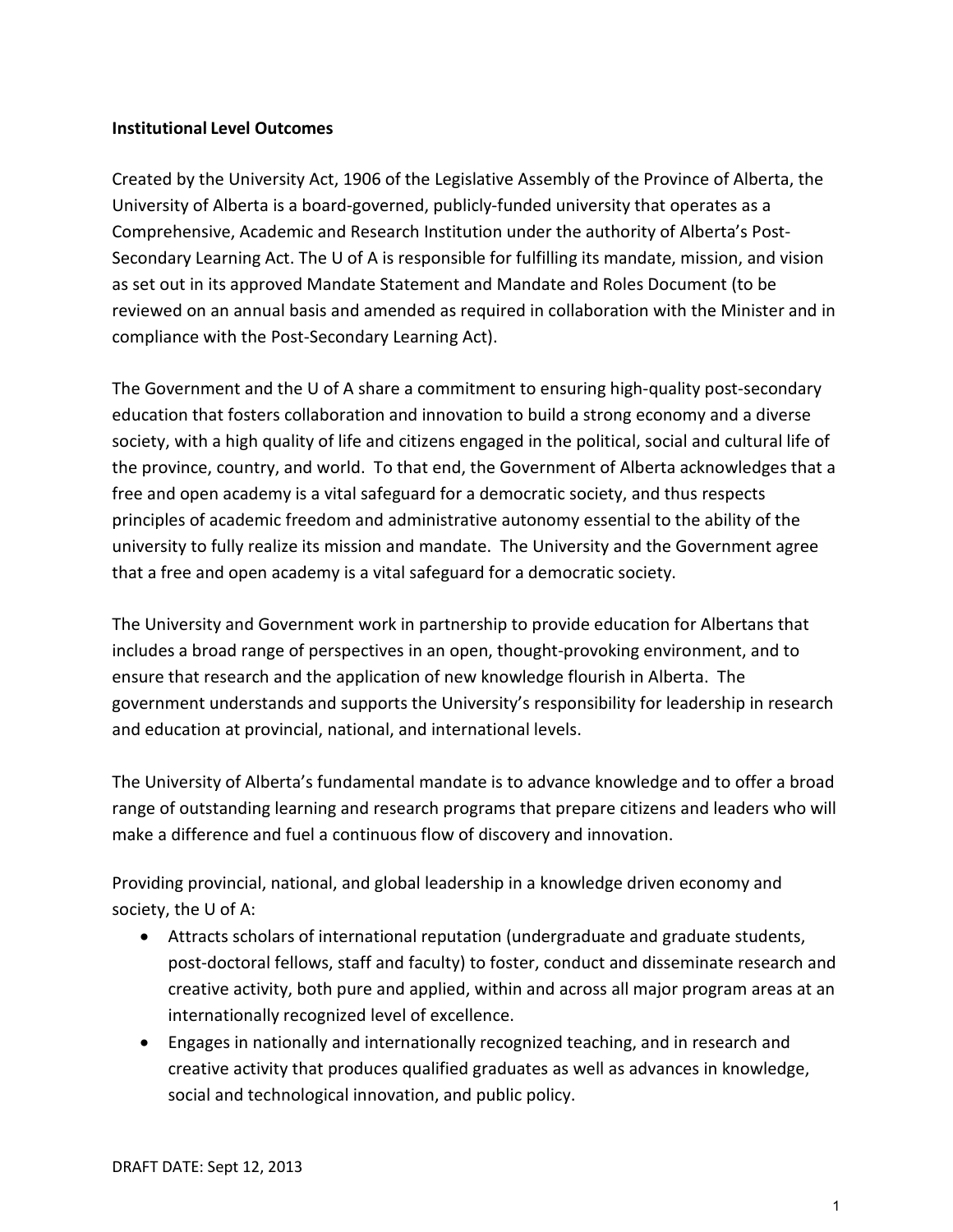- Transfers new knowledge and creative activity to Alberta, Canada and the world for the public good, through various means including, where appropriate and feasible, the commercialization of intellectual property.
- Collaborates with other Campus Alberta institutions, government, industry, and the non-profit and cultural sectors to sustain a knowledge-driven economy, enhance the public good, and create societal benefits.
- Elevates the province's national and global profile by building top-level international partnerships and by transferring made-in-Alberta ideas and innovation to the global community and marketplace.

In a dynamic, integrated, and sustainable learning and research environment, the University of Alberta:

- Provides access to comprehensive, diverse, competitive, innovative, and high-quality learning opportunities that result in internationally respected credentials, including bachelor's, master's, and doctoral degrees, university certificates and diplomas.
- Ensures this access to a broad and diverse demographic of undergraduate and graduate students, including international and interprovincial students and those from rural, Aboriginal, francophone, and other underserved communities in Alberta.
- Offers, develops, and renews programming that prepares students for global citizenship and employment in local, national, and international organizations, businesses, institutions, and industries; meets the demands of students with various interests and aspirations; and responds and is relevant to social and economic shifts in society.
- Creates, in partnership with Campus Alberta institutions, laddering opportunities from high school to post-secondary study to lifelong learning and professional development.
- Strives to attain and maintain student-to -professor and undergraduate-to-graduate student ratios comparable to provincial, national, and international peer researchintensive, medical-doctoral public institutions.

The U of A provides undergraduate and graduate learning experiences that are distinguished by:

- A balanced, interdisciplinary academy, with excellent arts and sciences programs that are foundational to and interconnected with excellent professional faculties.
- Student choice in pursuing degrees in programs and disciplines relevant to their talents, interests, and professional aspirations.
- Participation in original, ground-breaking research, scholarship, discovery, and creative activity that creates new knowledge, drives innovation and invention, and addresses global challenges.